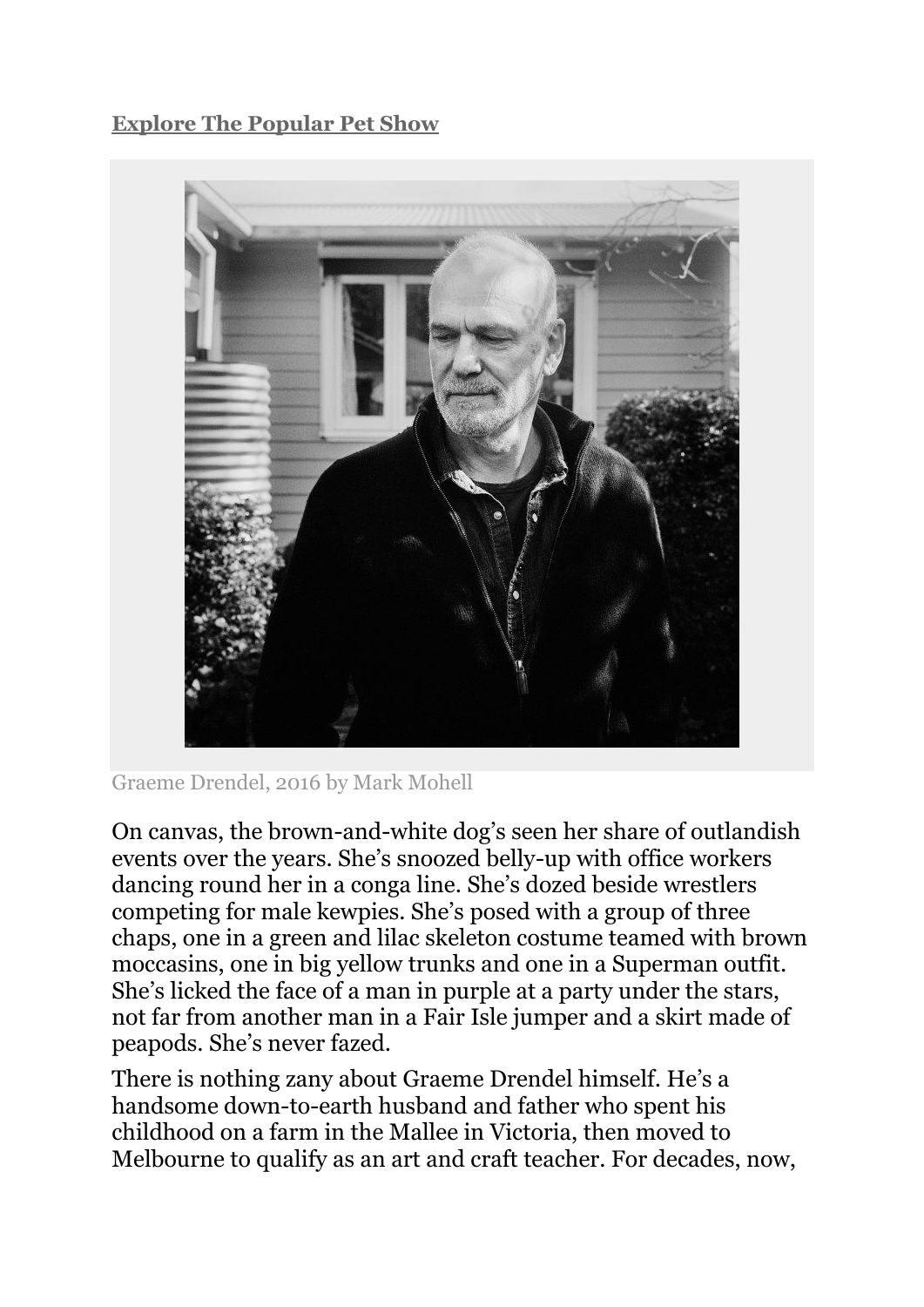he's been working in the same studio, behind his yellow weatherboard house at the end of a quiet street of Coburg in Melbourne. It's stacked with paintings he's made over the years, hung from floor to ceiling with works he's getting ready for sale, crowded with easels, piled with books, full of wooden filing cabinets, shelves and old plan drawers crammed with sketchbooks. The warm brick step of the studio isn't far from the laundry door; every day, he takes the twenty-nine paces from house to studio feeling apprehensive. Graeme's equally attractive partner, Wendy, grows the flowers and vegetables in their cottage garden, sprinkled with unusual plants like the blood lilies his mother gave her. As well as spending a lot of time improving her soil, Wendy's the artist's muse and adviser, plus his accountant, and often poses for the figures in his paintings; he says she both is, and isn't, all of the females, and a lot of the males. They have a small dog: a furry, shaggy little terrier called Pippie; for many years, she was basketmates with a lookalike animal, Lucy. Pippie looks like the dog in the paintings, but that's their late dog, Billie. She was smoother, so nicer to paint.



[In winter it gets under her skin, 2014 by Graeme Drendel](https://www.portrait.gov.au/image/73089/73997/)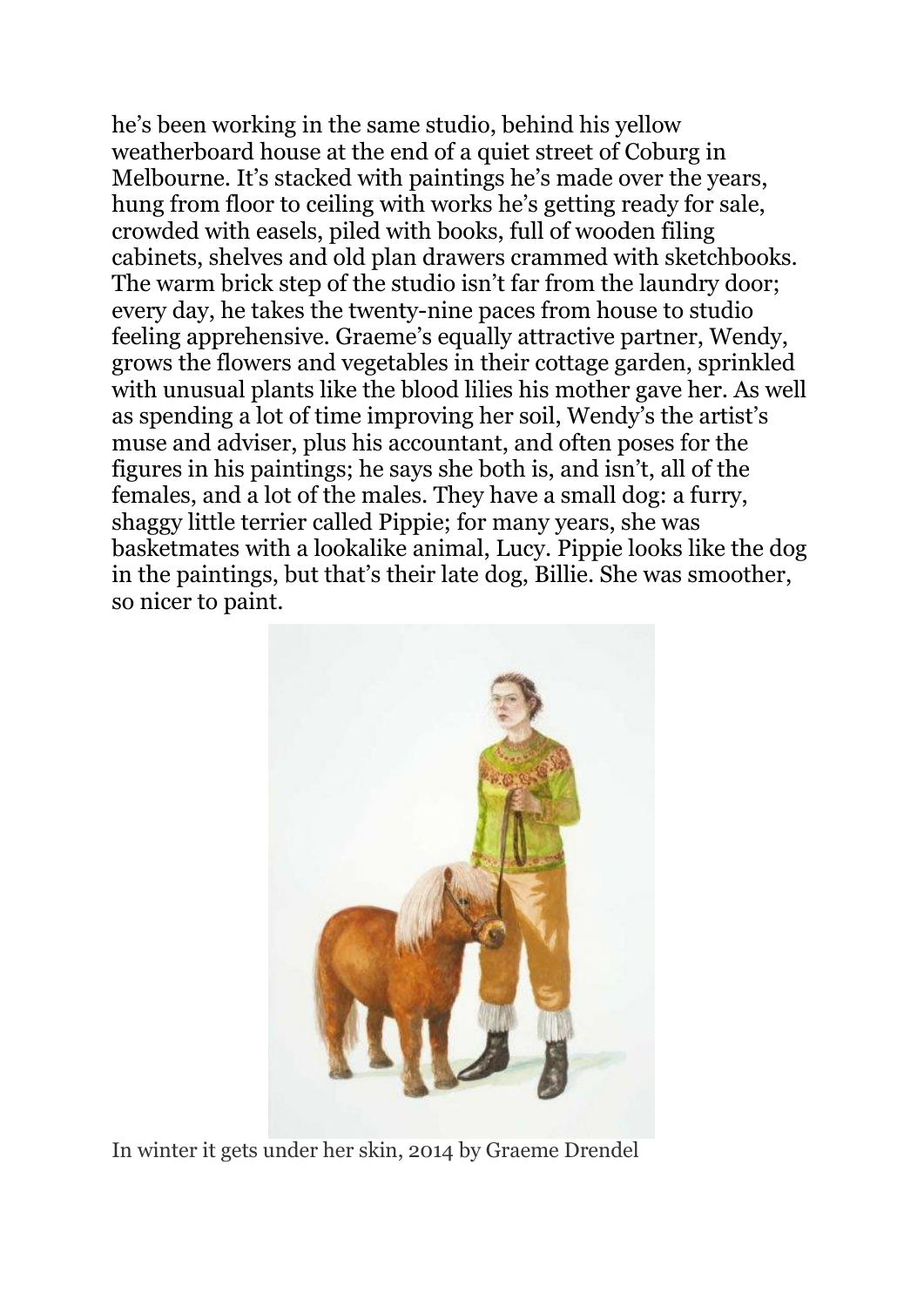

[Ministrations of the shepherdess, 2014 by Graeme Drendel](https://www.portrait.gov.au/image/74003/73997/)

Drendel may be a regular guy, but his figurative oils and watercolours flirt tantalisingly with the surreal. Surrealism's a style of art that grew up alongside and behind Sigmund Freud. Challenged to name a surrealist, now, most people would say Salvador Dalí or René Magritte, and only a churl would counter that neither man was there when the Surrealists signed their first 'manifesto' in 1924 (Dalí , whose pet was an ocelot, drew the frontispiece for the second manifesto in 1930, but by that time, Magritte, who had but a normal Pomeranian, was on the nose with the Parisians). In their quest to express the suppressed, surrealists often made meticulously painted images of items that exist, tangibly, in the world, but brought these things together so they'd never make sense in the world we think of as real. In our world there are trees and clocks, but clocks don't melt and drape over the branches of trees. There are giraffes on the veldt, but they're not on fire. There are women in evening dresses and there are tallboys, but women don't have drawers in their bodies. There are apples and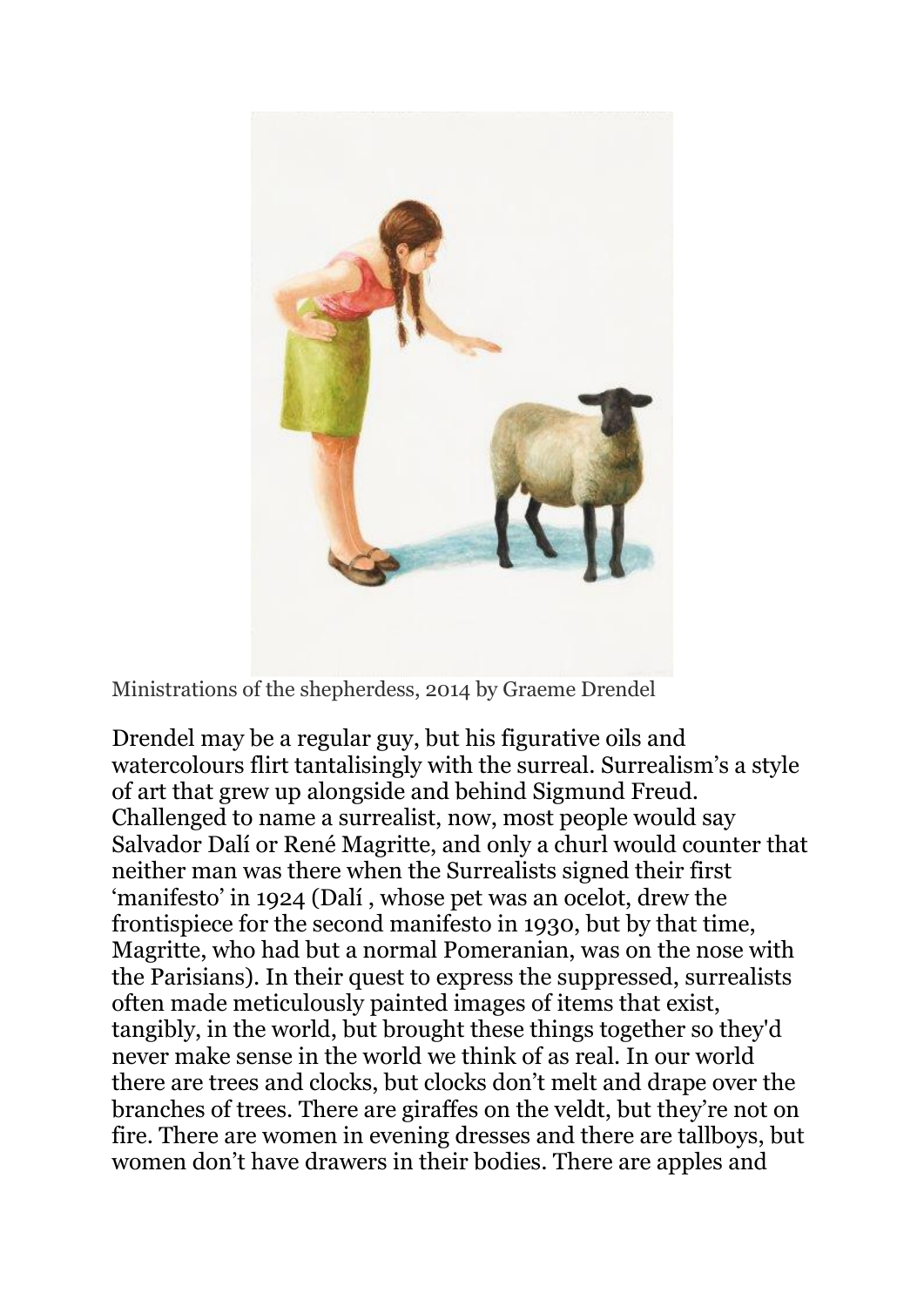rooms, but an apple doesn't fill a room. Drendel's carefully constructed paintings, which are often rather erotic in a notably awkward way, don't go quite that far, but they do show enigmatic people and objects in queer conjunction in landscapes that seem to lack some vital element. The viewer strains to make sense of them. Maybe she feels uneasy about that, maybe she revels in it, in the same way that some people (including Drendel) like some novels by Haruki Murakami, and some don't.



The faith healer, 2016 by Graeme Drendel

*The faith healer* is typical of Drendel's paintings in several ways. Some are plain to see. It's disconcerting, with a title that serves only to complicate things. Setting aside the fact that he seems to take adequate care of his dog (and that is, admittedly, significant), who amongst us would place faith in the healer? He looks both shifty and vulnerable in his cheap suit, pear-shaped, podgy, with a hairless face and a sexless mien, like a eunuch in a tale of a seraglio. What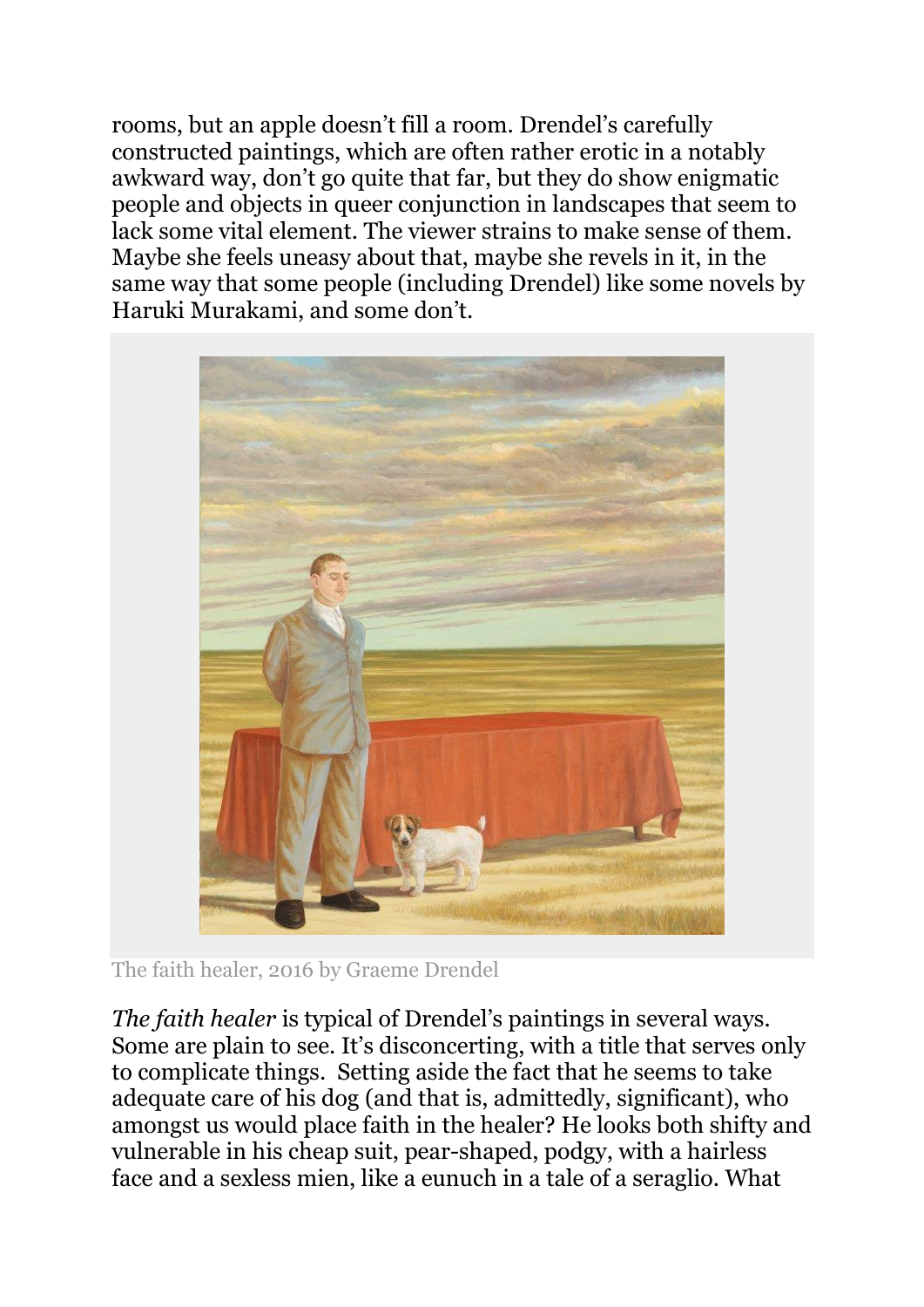the long table's doing on an endless flat plain is anyone's guess, but it might put some viewers in mind of that line from Lautréamont – tragic poet of ickiness – about the beauty of an umbrella and a sewing machine together on a dissecting table. So far, so characteristic.

But another common feature of this painting of Drendel's is concealed. Originally, there were several more figures, on the right. Now, they're trapped forever under painted grass, sandy soil, tablecloth and streaks of cloud. Many of Drendel's works on canvas teem with such pentimenti - elements the artist 'repented of', or came to see as undesirable and painted over. The background colour of *Billie* was once the blue of the sky in a Ladybird book, but now it's a Ladybird green. The dog sitting on its haunches in *Buskers* once had a visible left ear hanging, which made it look sadly craven, forced to do tricks. With the ear eliminated (not so easy, with watercolour) she looks proud of herself. An x-ray of *The faith healer* would show that it was well on the way toward becoming one of Drendel's characteristic 'conversation pieces', which is the art-historical term for paintings that depict gatherings of people.



[Study for "Puppy school", 2008 by Graeme Drendel](https://www.portrait.gov.au/image/74004/73997/)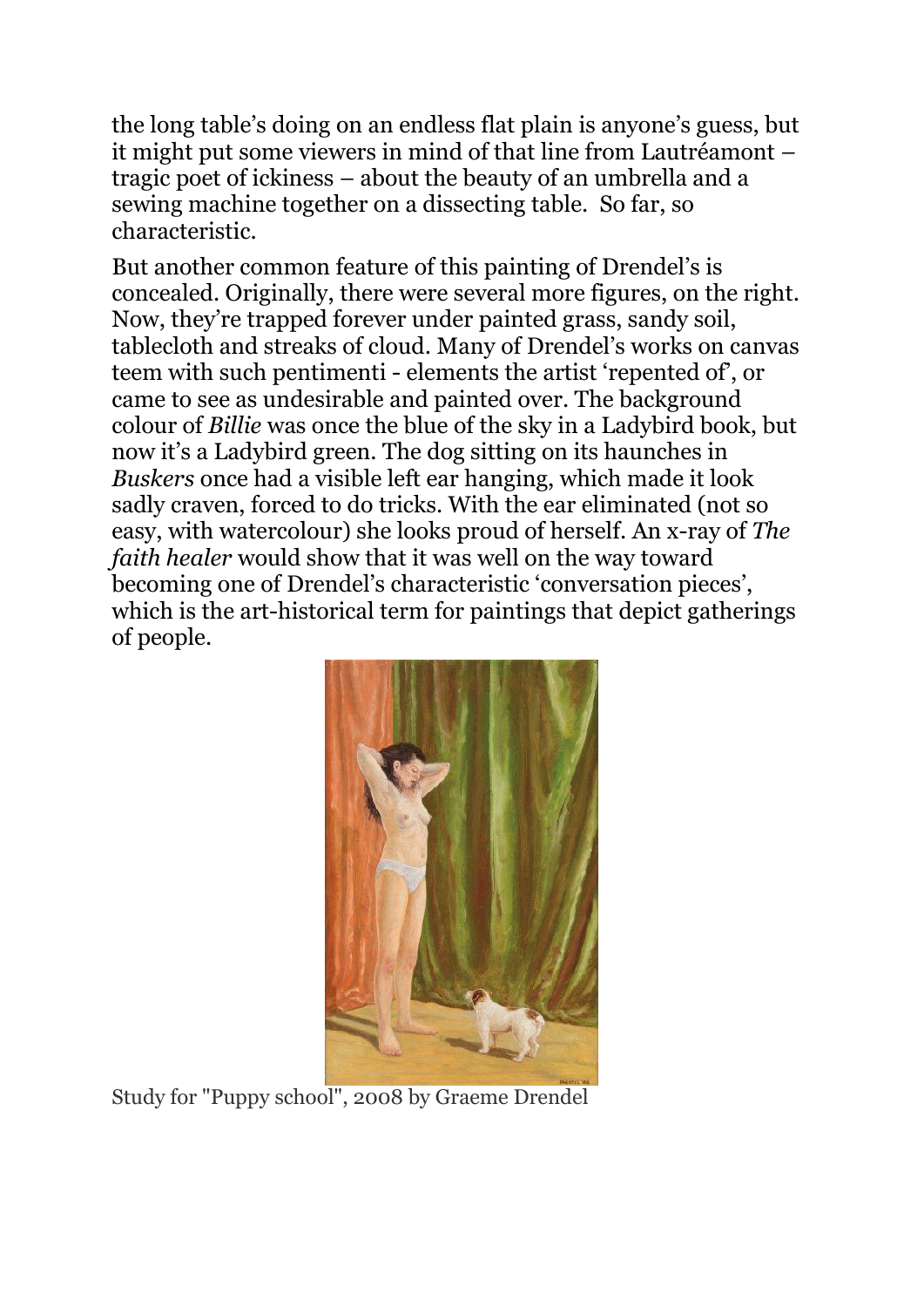

[The prize, 2016 by Graeme Drendel](https://www.portrait.gov.au/image/74008/73997/)

Drendel's a vehement non-believer, but quite often, thanks to periods he's spent poking into Italian churches, his pictures evoke a skewed kind of biblical-narrative mood. Figures in his groups look quite alike, with symmetrical, smooth faces; they resemble angels, saints or members of a tribe who don't marry outsiders. It's not unusual, either, for some of them to be gesturing, or declaiming. In colour and composition, they're a bit reminiscent of, say, Giotto's paintings of episodes like Christ [talking with the doctors of law,](https://commons.wikimedia.org/wiki/File:Giotto,_Lower_Church_Assisi,_Christ_Among_the_Doctors_01.jpg) washing someone's feet or enlivening the [marriage feast at Cana.](https://en.wikipedia.org/wiki/Marriage_at_Cana) In a Drendel group picture there's often someone who seems to be *undergoing* – horrible word, connoting torture, initiation, religious conversion or an operation - something unspecified. In the context of Drendel's body of work, the title *The faith healer* implies either that the 'healing' is yet to begin, with participants yet to arrive; or is over, with the attendees dispersed and packdown nearly finished. Most disconcertingly of all, the healer who remains once had a monkey on his shoulders, and wore only a commodious pair of underpants.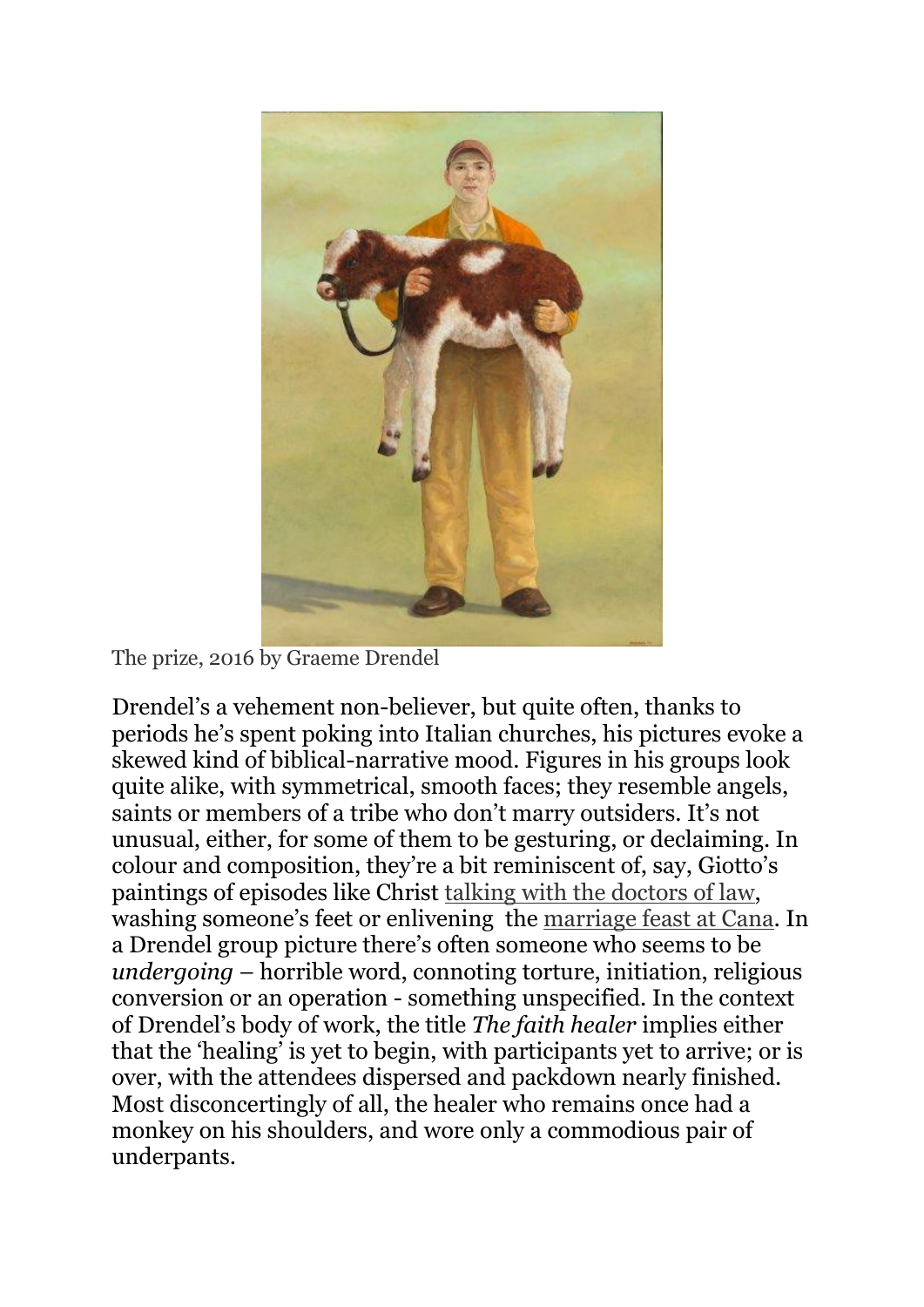

Buskers, 2015 by Graeme Drendel

Drendel always draws, in a sketchbook, the human figures he plans to put in a painting, even if he's using a photograph as part of the process of working it up. (The painting *The prize*, for example, is based on a small black-and-white photograph the artist saw in an old encyclopaedia.) He determines the poses of his human figures from a model, customarily drawing Wendy or looking at himself in a mirror. Drendel puts it down to Wendy's natural, confident temperament that there are quite often partly-clothed women, like the one in *Study for 'Puppy school'*, in his pictures. There's a strong echo of Magritte's *La liberté de l'esprit* about them, too; and the title of Magritte's work, 'freedom of the spirit', is a very comfortable fit with Drendel's painted ladies. The woman in the *Puppy school* study looks enviably comfortable unclothed, as if she could walk around wearing nothing but her run-of-the-mill knickers all day. We're accustomed to associating partial nakedness with vulnerability, but even bareskinned, the women in Drendel's works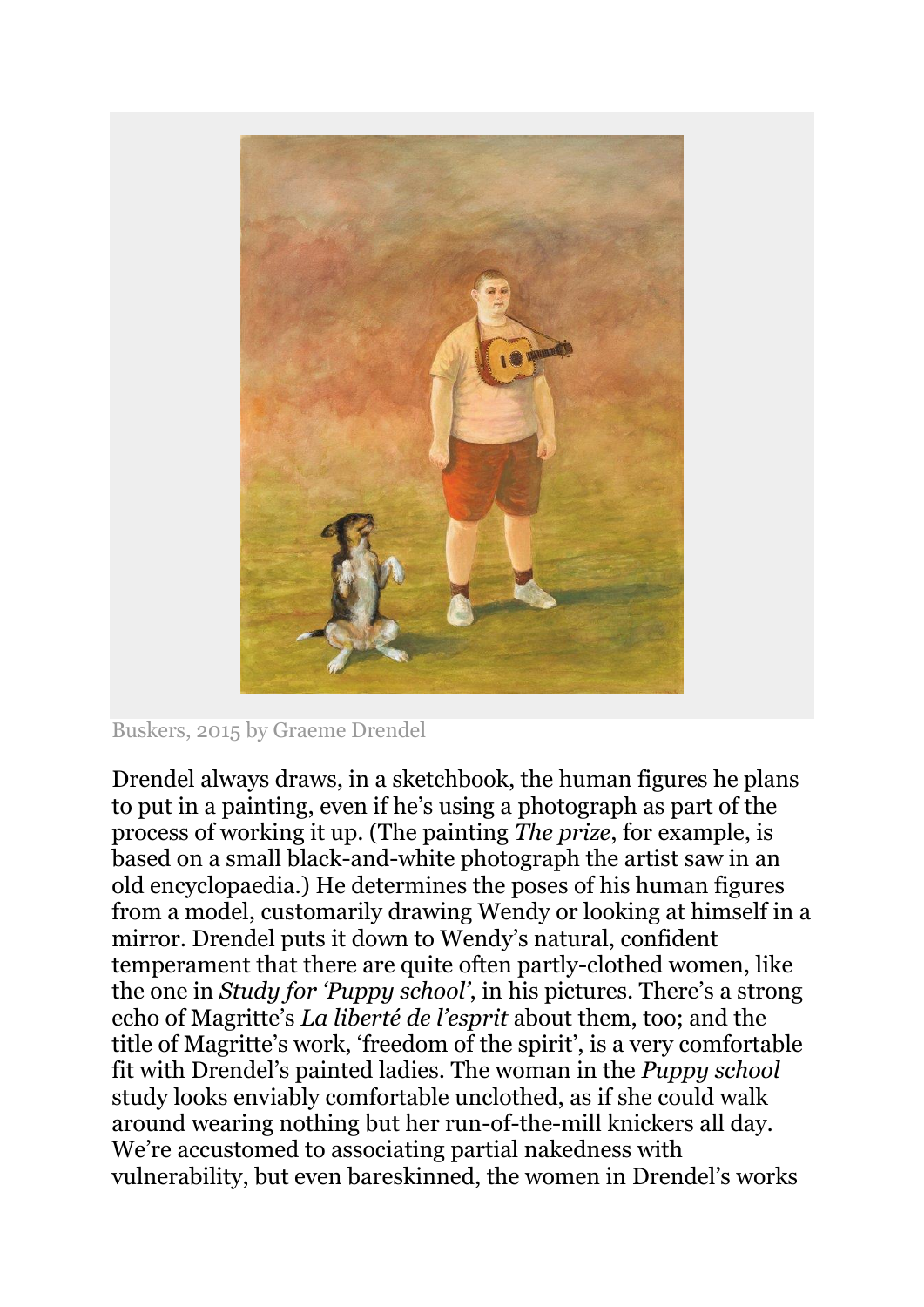always look to have the upper hand over his perplexed, soft and naïve male figures. They're proud and composed, and their straightbacked postures - see the woman with the tiny pony, and the woman with the goshawk – are bold. So, in *Study for 'Puppy school'*, the dog isn't disconcerted by the woman's near-nakedness, as dogs never are. After all (at least outside of Tokyo, where dog clothes seem *de rigueur*), dogs run around in the nude *all the time*.

All this talk of gender relations brings us to the young man with the ukulele in *The buskers*. How we long to lengthen the strap of that ridiculous instrument! That aside, it's a fun fact provided by the artist that this ungainly male figure is inspired by the figure of an adolescent girl in a conversation piece called *[The screen porch](http://whitney.org/Exhibitions/HumanInterest?&artwork_id=13040&filter_id=51)* that was painted by an American artist, Fairfield Porter, in 1964. Drendel's use of Porter's figure isn't copying, or 'appropriation'. Nor is it an instance of quotation or allusion, which is when an artist takes an element of another work and flagrantly inserts it into his own, calculating that the viewer's response to the current painting will incorporate consideration of, and comparison with, the earlier painting and the circumstances of the artist who made it.



## Billie, 2016 by Graeme Drendel

It couldn't be said that *The buskers* alludes to *The screen porch* because no one in the world would recognise the model for Drendel's busker if he hadn't mentioned it himself. The main things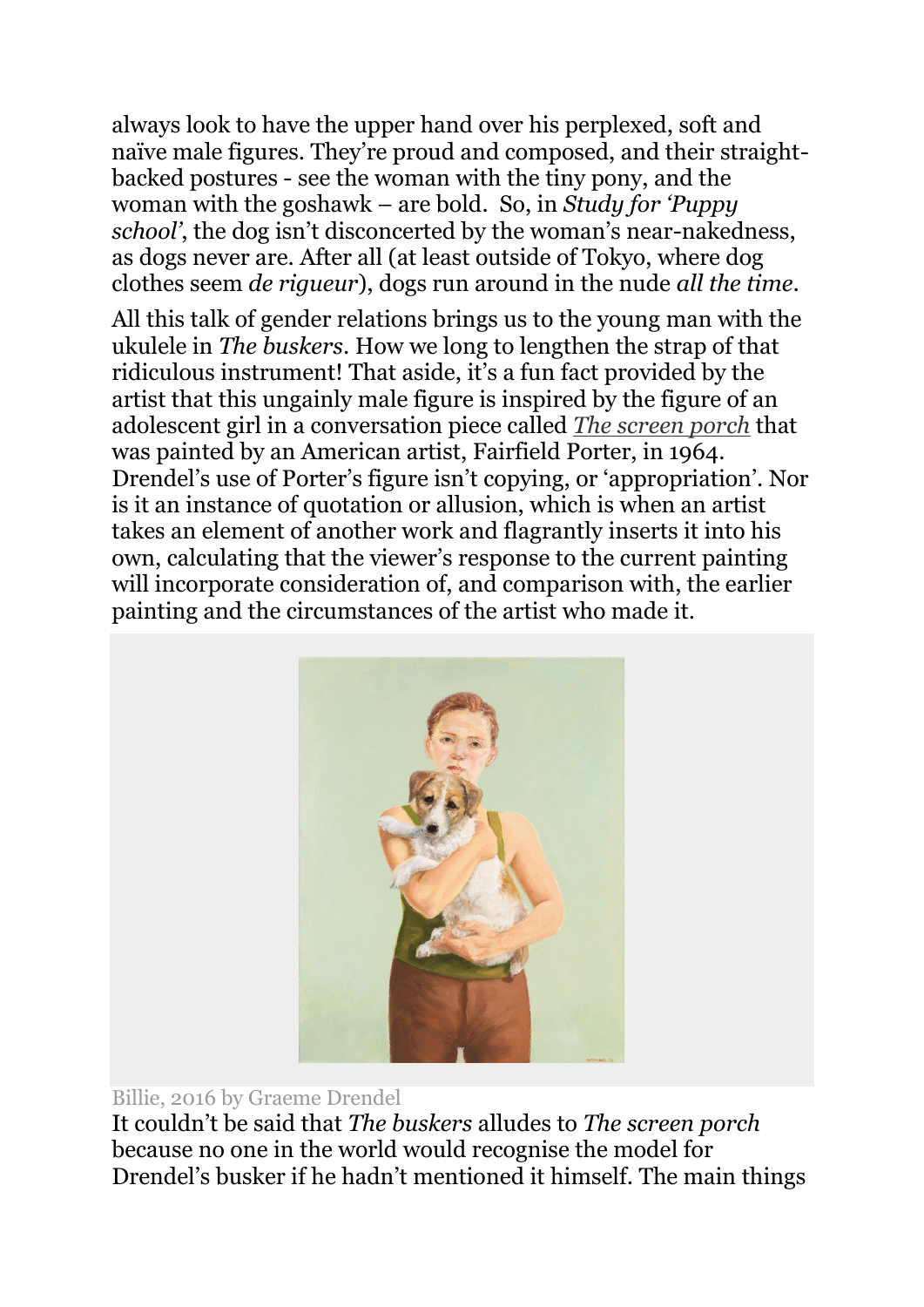we learn from Drendel's admission that he was inspired by the girl in Porter's painting are, first, that he looks avidly into art books; and secondly, a sympathetic instinct informs the artist's work. It was the gawkiness of Porter's daughter that got him. There in the book, stranded in 1964, she's of a difficult age, with small shoulders, slightly swelling breasts, a soft tummy, high-waisted shorts and socks and sneakers. Standing amongst her family, she looks at something the viewer cannot see, her expression at once inward and outward. Hers is nothing like the look, at once sly, controlling and complicit, as well as proud, perhaps, that Drendel's busker wears. In fact, the man in *Buskers* is looking at the dog while trying not to let the dog see him looking; he's stealing a glance at the dog, so as not to disrupt her trick pose with eye contact. The main thing these figures, girl and busker, have in common is that they're both far off on the out-side of the in-crowd.

An uninformed gallery-goer approaching the painting called *Billie* would almost certainly take the title to refer to the human subject. Some viewers understand the person to be a girl, and some a boy. In fact, the human subject started its canvas life as a mature woman. It got younger; and then, somehow, it became a young boy. It was a girlish boy; a boyish girl; both; neither. Assume nothing! That said, knowing a bit about the Drendels' history with pets, we know that *Billie* is a portrait of their dear late dog. The young human figure functions as a frame for Billie (it's a strange talent the painter has: the ability to put our own dogs into the arms of imaginary, enigmatic strangers isn't given to most of us). Even so, the fragility of the human subject is strongly expressed in this picture that comes very close to the greatest art taboo of all: sentimentality without discernible irony.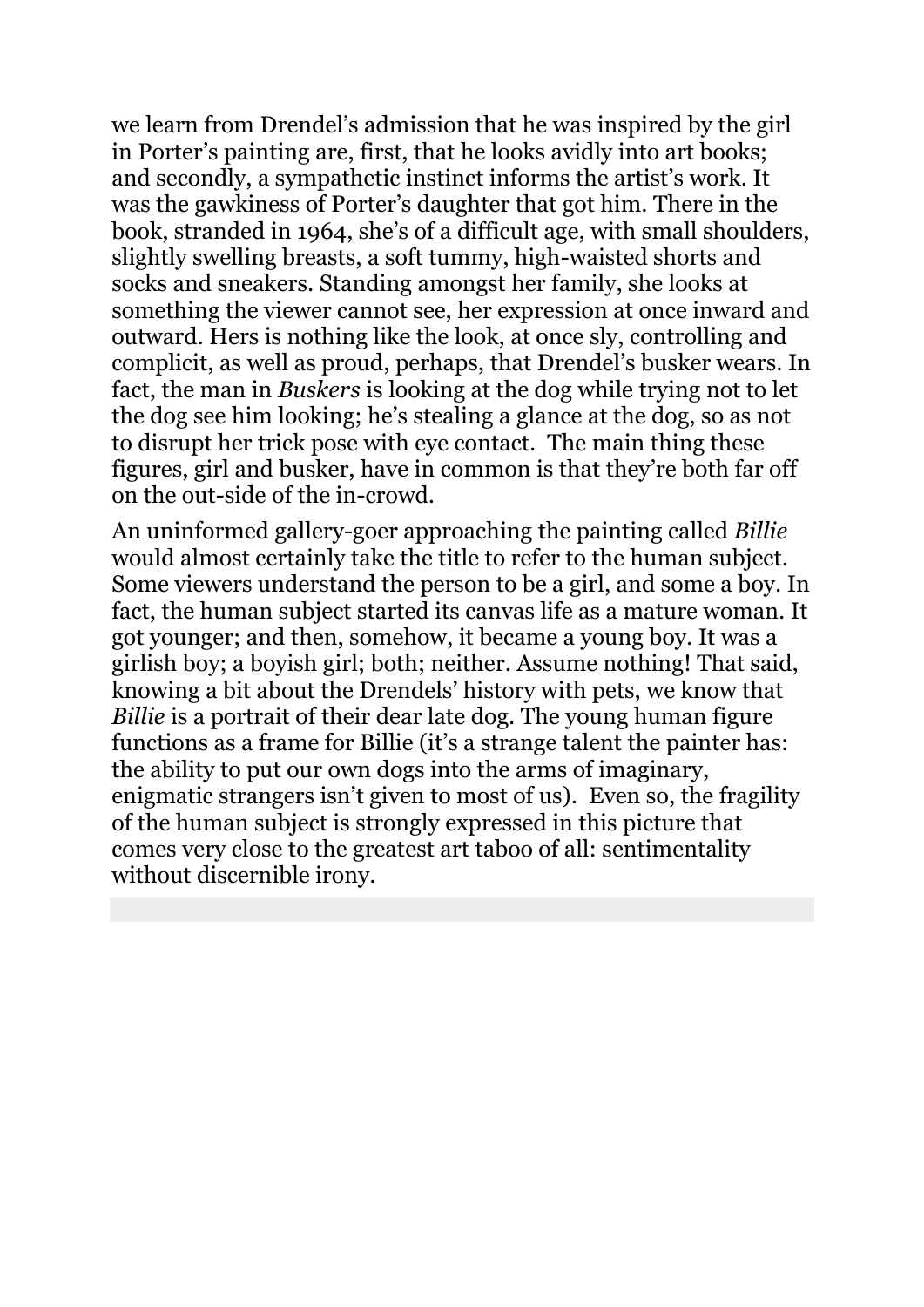

Drawn from life, 2014 by Graeme Drendel

In painting a fresh-faced young person and a cute dog, does Drendel *refer* to the art of [Norman Rockwell](https://en.wikipedia.org/wiki/Norman_Rockwell) - painter by appointment to the Boy Scouts of America - in an acceptable, knowing, postmodern idiom? Or does he *reprise* that art? Is the painting *Billie*, audaciously, *sincere*? Wait - is *The prize* sincere, too, with its ingenuous man and its adorable calf, glistening brown eye, dangling knobbly legs and all? These are worrying questions for anyone schooled in certain theories; but in fact, the 'new sincerity', sometimes called post-postmodernism, is a thing, with its own [Wikipedia entry.](https://en.wikipedia.org/wiki/New_Sincerity) Those who welcome the new sincerity can see, with no anxiety, that while the figure is there to support the animal, Billie, in turn, functions as a warm, breathing shield for the young person. She provides both physical and psychic protection. She provides both something to do with the hands, and something to conceal the body which feels, at that age, so bare - even when it's clothed and feels like the right body for the person, or soul, who's in it. Billie is the very embodiment of acceptance. As dogs are.